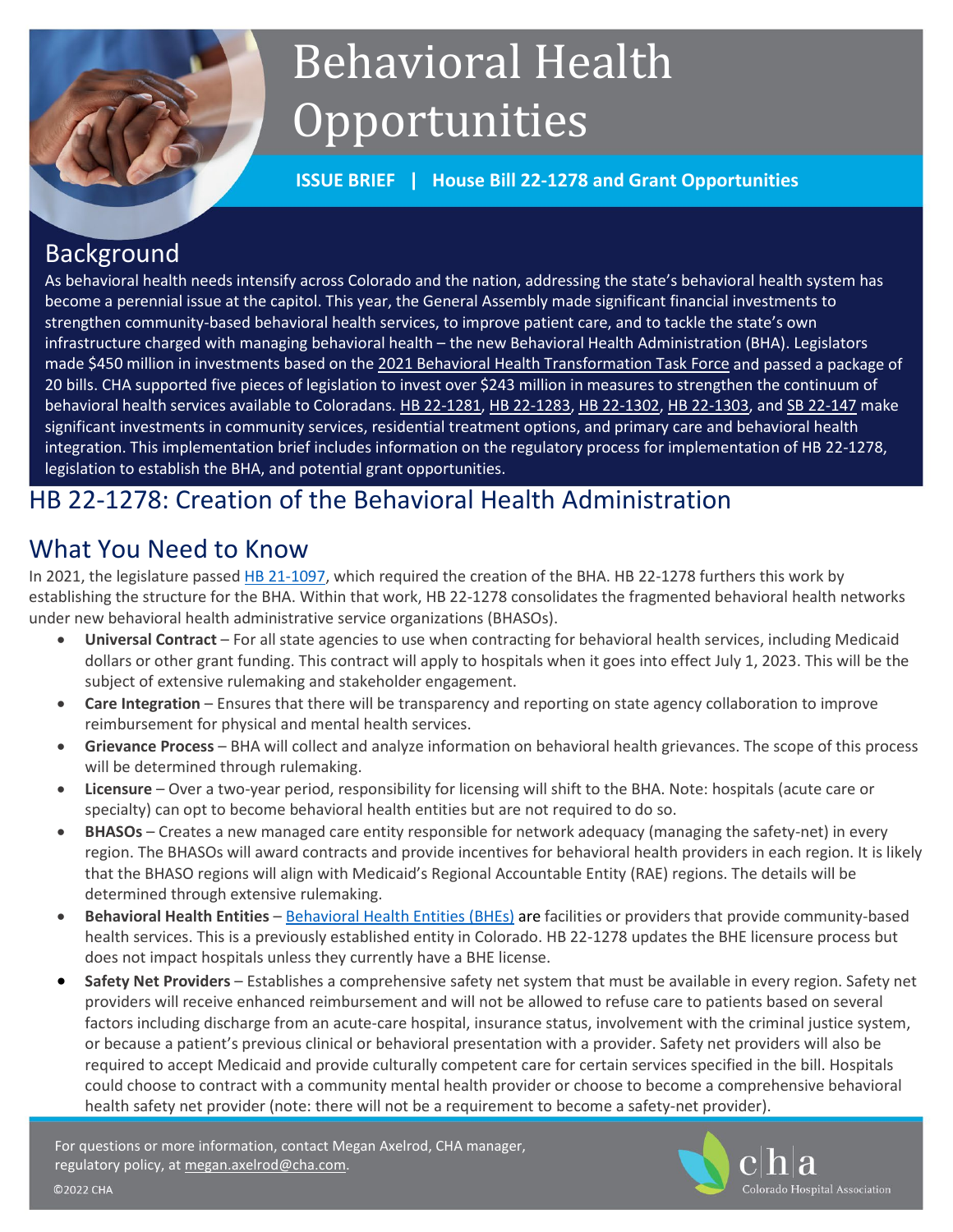# HB 22-1278: Creation of the Behavioral Health Administration *– continued*

#### Rulemaking

HB 22-1278 will include an extensive stakeholder engagement and rulemaking processes. CHA will continue to coordinate member engagement. To stay informed, you can also follow along on the [BHA's Behavioral Health Reform webpage.](https://cdhs.colorado.gov/about-cdhs/featured-initiatives/behavioral-health-reform/change-management)

#### Timeline

- **July 1, 2022:** BHA is officially established. All community-based programs transfer from CDHS to the BHA.
- **July 1, 2023:** The BHA must execute the universal contracting provisions, establish the grievance process, execute formal data-sharing agreements, institute safety net, establish a monitoring system to track capacity. The BHA will begin the licensing function for all new or renewal BHE licenses.
- **July 1, 2024:** The licensure of BHEs fully transitions from the Colorado Department of Public Health and Environment (CDPHE) to the BHA.

#### Additional Resources

- [HB 22-1278 bill text](https://leg.colorado.gov/sites/default/files/2022a_1278_signed.pdf)
- [HB 22-1278 fiscal note](https://leg.colorado.gov/sites/default/files/documents/2022A/bills/fn/2022a_hb1278_r2.pdf)
- [HCPF/CDHS Q&A for CHA Members](https://cha.com/wp-content/uploads/2022/06/4.19.22-BHC-HCPF-CDHS-QA.pdf)
- [BHA fact sheet](https://cha.com/wp-content/uploads/2022/06/BHA-Bill-Summary.pdf)

#### HB 22-1271: Behavioral Health Care Continuum Gap Grant Program

#### What You Need to Know

The bill appropriates **\$90 million in total** – **\$75 million** for the Community Behavioral Health-Care Continuum Gap Grant Program (\$35 million for community investment grants and \$40 million for children, youth, and family service grants) and **\$15 million** for the Substance Use Workforce Stability Grant Program.

- Community Behavioral Health Care Continuum Gap Grant Program: Grants must be awarded to nonprofit and community-based organizations. Hospital grant recipients can utilize funding to create "Treatment on Demand" programs to prepare providers to offer same-day access to medication assisted treatment, substance use counseling, peer support, and navigation services.
- Substance Use Workforce Stability Grant Program: Grants must be awarded to support direct care staff who spend 50 percent or more of their time working with patients. Support can include temporary salary increases, recruitment and retention bonuses, and other strategies to support staff.

#### **Timeline**

- **Dec. 31, 2022**: Deadline for BHA to begin accepting grants
- **Dec. 21, 2024**: Grant recipients are required to spend or obligate grant funding
- **Dec. 21, 2026**: Grant recipients must spend all funding

#### Additional Resources

- [HB 22-1281 bill text](https://leg.colorado.gov/sites/default/files/2022a_1281_signed.pdf)
- [HB 22-1281 fiscal note](https://leg.colorado.gov/sites/default/files/documents/2022A/bills/fn/2022a_hb1281_r2.pdf)

For questions or more information, contact Megan Axelrod, CHA manager, regulatory policy, at megan.axelrod@cha.com.